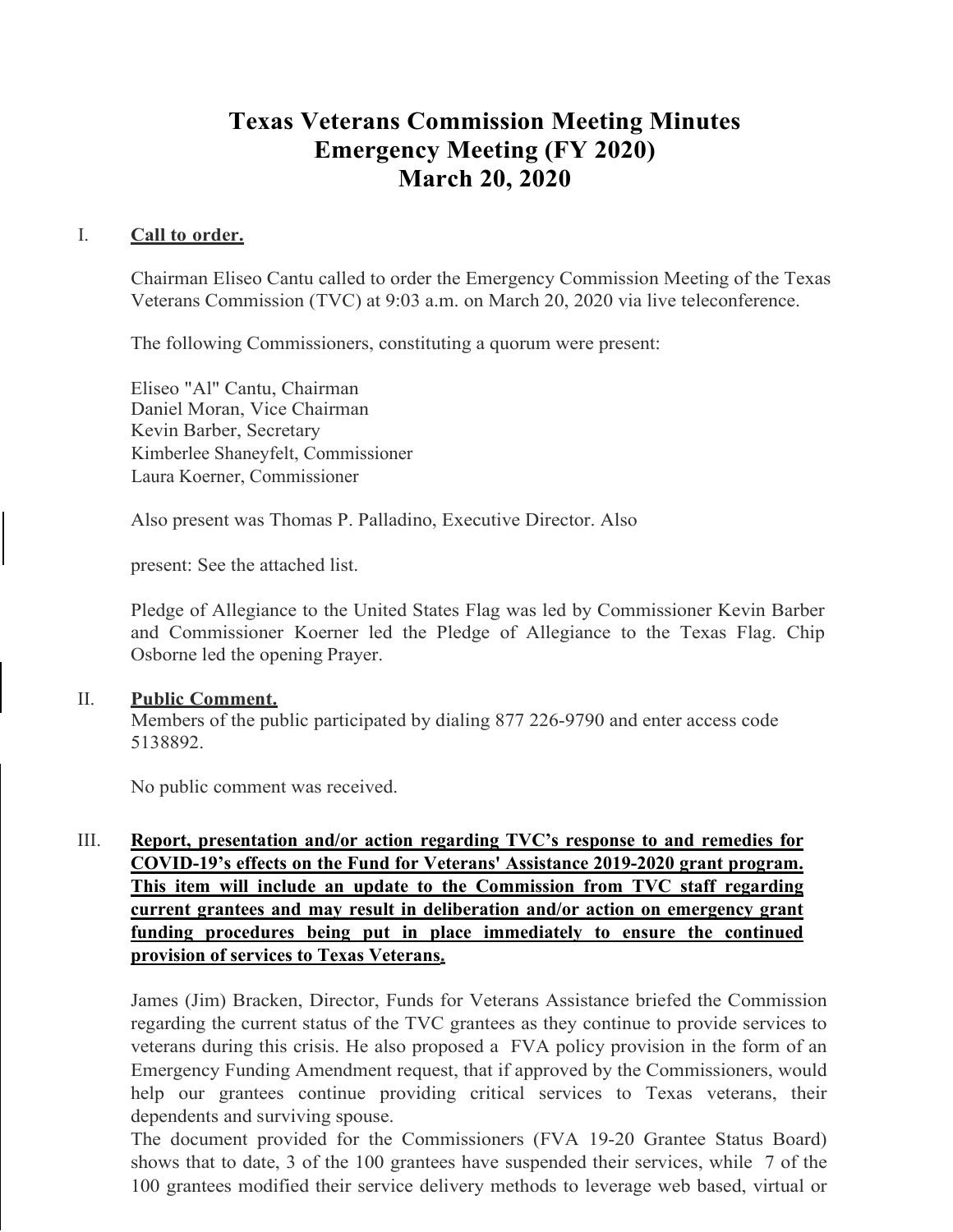other types of remote platforms. FVA has developed a Grantee Status Report (GSR) for grantees to submit to FVA when their statuses change (e.g. from "full operational" down to "reduced services', or from "reduced services" down to "suspended services".)

The current Amendment process and approval Authority outlined in the FVA's application and awards policies as well as the request for application are well documented. The Commissioners delegated Approval Authority to the TVC Executive Director for the following types of Grant Amendment requests: changes in scope, budget, and period of performance., (i.e. an extension).

The Commissioners have not delegated the approval Authority for changes in the total grant award they have not delegated the authority to approve amendments that include additional funding. Because funding related Amendment requests are specified in the RFA and the other policy document as requiring commissioner level approval, the grantees are aware that a request for additional funding would require a scheduled commission meeting and a Quorum for a vote. The COVID-19 crisis may generate inquiries or perhaps requests from our grantees for additional funding, especially from those grantees who will continue to provide these critical services. Important to note here is that FVA currently has the policy in place for grantees to request funding adjustments or increases, but we do not have a provision of that policy in place to address special, unique, emergency-based Amendment requirements or request. So therefore, FVA proposes, an emergency funding request amendment process.

An "Emergency Funding Request (EFR) amendment form along with the job aide on how to fill it out, is ready to distribute to select grantees, pending the outcome of today's meeting. FVA recommends that all organizations and units of local government who currently have grants in General Assistance, Veteran County Service Office and Housing for Texas Heroes be eligible to request emergency funding if they experience a dramatic service request increase from their veteran beneficiaries. All those Grantees will be invited to apply if they so feel compelled. These three Grant programs that address those critical services that our veterans and their dependents and surviving spouses may need quickly and immediately in this crisis. In this particular COVID-19 emergency, FVA recommends that requests for additional funding be in increments of 25% of the current Grant award, we believe from history and what we've seen that that is about the optimum output that they can explore especially when their own staff are affected by this environment.

We recommend Commissioners approve delegating the authority to the TVC Executive Director, Thomas Palladino as the approver for emergency fund request(s) and the Executive Director authorize grantees to request 25% of their total Grant award in iterations and in numbers required to keep that grantee operating and serving veterans until the crisis or emergency circumstances end. No limit on the number of requests at 25% for per action.

| <b>MOTION:</b> | Approve the TVC's response to and remedies for COVID-19's    |
|----------------|--------------------------------------------------------------|
|                | effects on the Fund for Veterans' Assistance 2019-2020 grant |
|                | program.                                                     |

| <b>MADE BY:</b>     | <b>Commissioner Kevin Barber</b>         |
|---------------------|------------------------------------------|
| <b>SECONDED BY:</b> | <b>Commissioner Kimberlee Shaneyfelt</b> |
| <b>ACTION:</b>      | The motion passed unanimously.           |